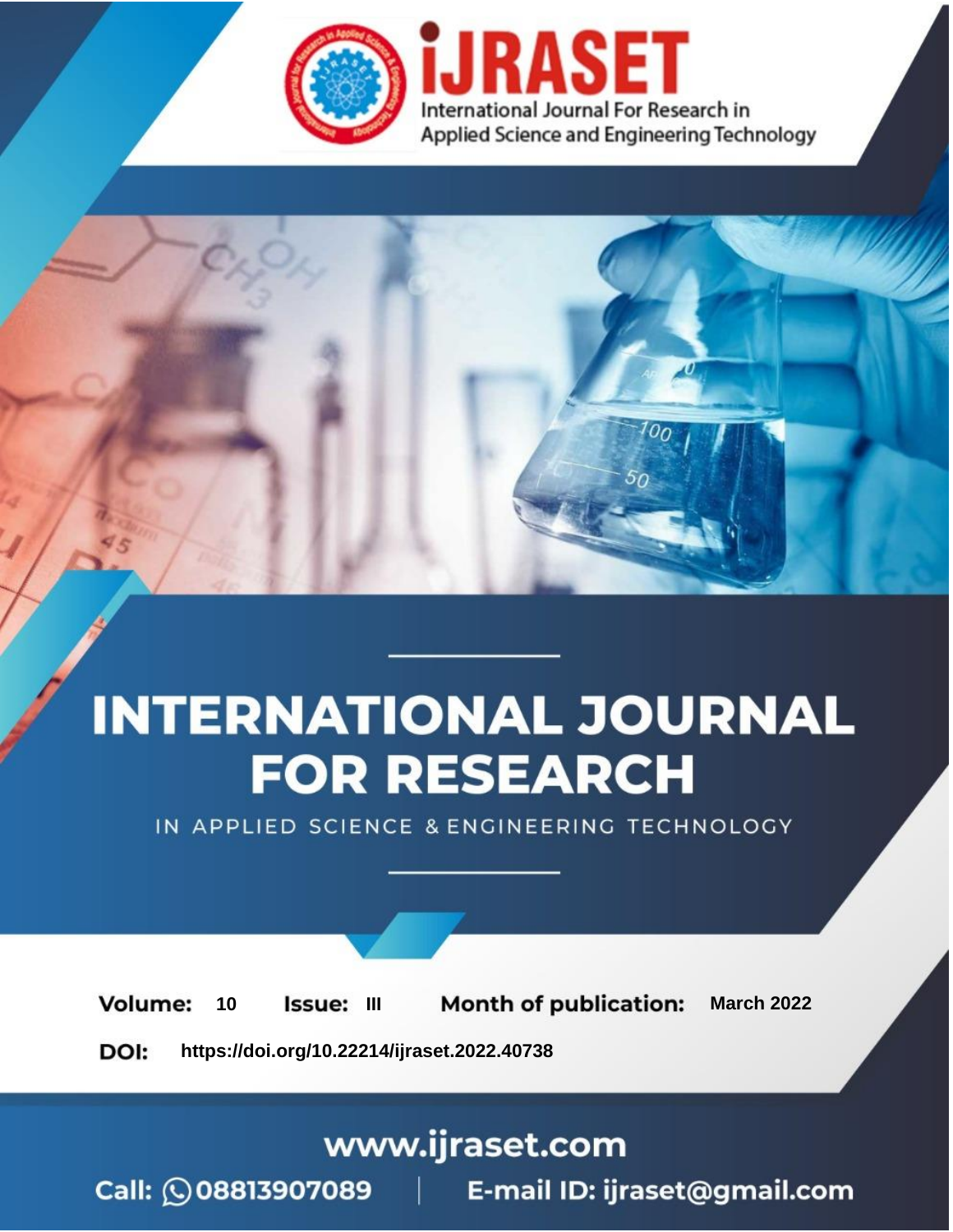

### **The Role of FDI in the Development of the Indian Stock Market**

Anita Yadav<sup>1</sup>, Pankaj Kumar<sup>2</sup>

*<sup>1</sup>Research Scholar, Department of Commerce, Hemvati Nandan Bahuguna Garhwal University,Srinagar <sup>2</sup>Academic Associate, Indian School of Business, Mohali*

*Abstract: With the extreme advancement in the Foreign Direct Speculation (FDI) system during past years, Indian capital market has had the option to pull in unfamiliar speculators impressively. There has been critical upsurge in the unfamiliar direct interest in India. With this, India has arisen as quite possibly the most preferred objective for interest on the planet. Since the turn of events and the unpredictability of the Indian financial exchange has been generously affected by the inflow of FDI. Consequently, the current paper Endeavor to dissect the effect of FDI inflows on the development of BSE (Bombay Stock Trade) SENSEX and NSE (National stock trade) CNX Nifty during the time frame under investigation. The examination is basically founded on ten long time optional information for the time frame from April 2006 to March 2016. The Simple Linear Regression (stepwise strategy), Karl Pearson's coefficient of relationship, Analysis of Variance, Normal P- P plot, disperse plot, Histogram, spellbinding measurements (Mean and Standard Deviation), Compounded Annual Growth Rate, Trend Percentage and so on are the devices for the examination of information utilizing the factual bundle for sociologies (SPSS). FDI was found altogether connected with both the business sectors with the coefficient of relationship being 0.666 what's more, 0.682 separately. It was additionally discovered that FDI has influenced BSE SENSEX up to 44 percent and CNX Nifty up to 47 percent. The study inferred that progression of FDI in India has critical effect on BSE SENSEX and NSE Nifty developments. Keeping in view the discoveries of the examination, it has been proposed that the public authority of India alongside its executing bodies should attempt to pull in additional furthermore, more FDI for the smooth and fast advancement of the stock market and the economy in general.*

*Keywords: Regression, Correlation, Indian Stock Market, Stock market development, BSE Sensex, NSE-Nifty, FDI.*

#### **I. INTRODUCTION**

With the extreme advancement in the Foreign Direct Venture (FDI) system and the unwinding of FDI standards under programmed course in numerous areas in ongoing past, Indian capital market has had the option to pull in unfamiliar speculators extensively. There has been huge upsurge in the unfamiliar direct interest in India. With this, India has arisen as one of the most preferred Objective for interest on the planet. Different examinations in the past have uncovered that the turn of events what's more, the unpredictability of the Indian financial exchange has been generously impacted by a few macroeconomic factors (for example Gross domestic product, swelling and trade rates and so on) and the inflow of FDI being one of them. An enormous number of experimental investigations have demonstrated that FDI has assumed a crucial part in the financial development and advancement of the host nations. Since, the development of the economy advances the turn of events securities exchange, along these lines, it has gotten fundamental to dissect the effect of FDI on the Indian financial exchange.

#### *A. Meaning of FDI*

As per the International Monetary Fund, FDI can be characterized as "An Investment that is made to secure an enduring interest in an Endeavor working in an economy other than that of the financial specialist. The financial specialist's motivation is to have a powerful voice in the administration of the Endeavor."

In simple terms, Foreign Direct Investment (FDI) alludes to a long-haul direct venture made by an unfamiliar element, in the creation and the executives of a substance in another country either by purchasing an organization in the that country or by extending the tasks of existing business in that country, with the target of building up an enduring interest in the executives of the last element. Alongside the inflow of reserves, it likewise includes cooperation in the administration, joint adventure, move of innovation and mastery.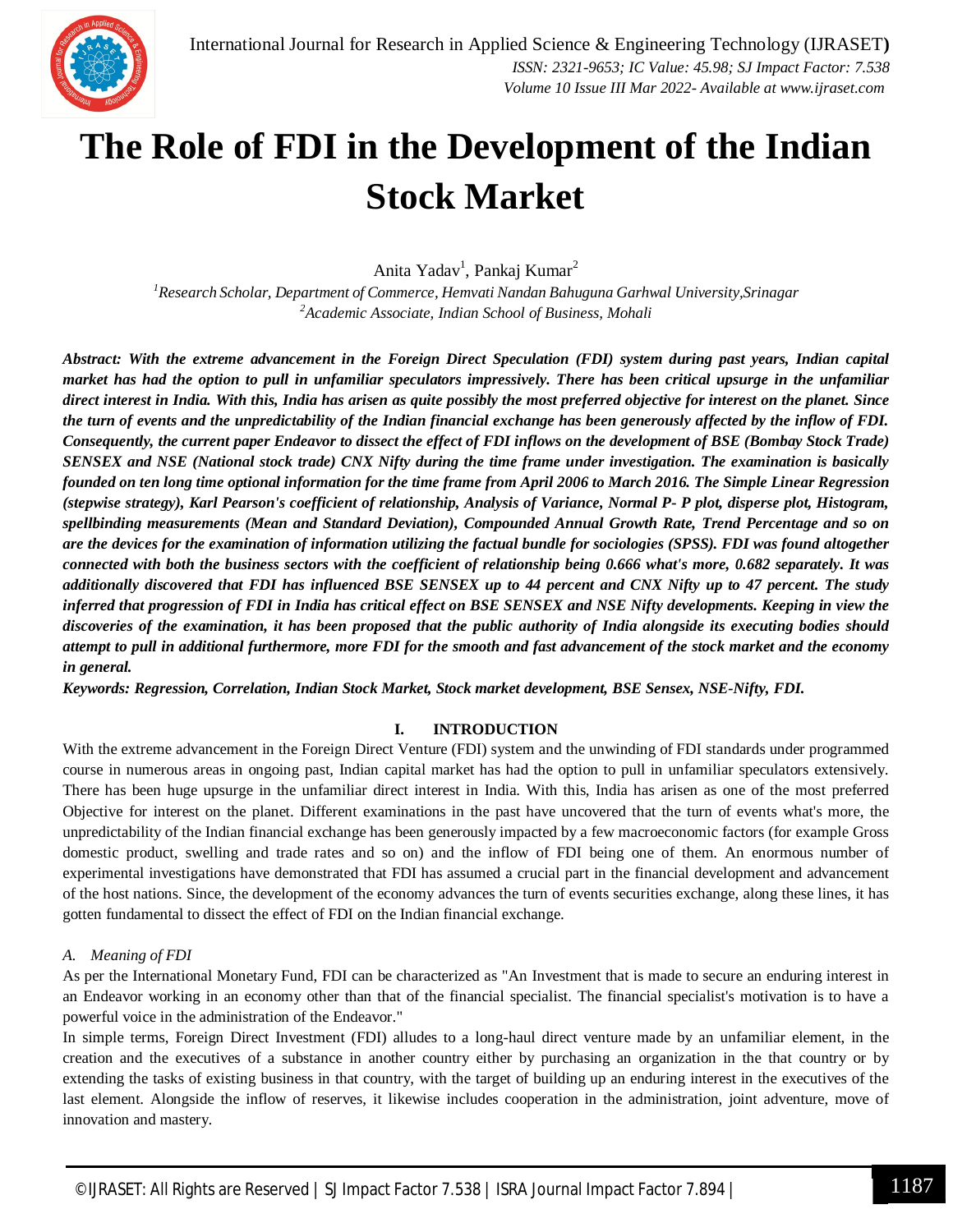International Journal for Research in Applied Science & Engineering Technology (IJRASET**)**



 *ISSN: 2321-9653; IC Value: 45.98; SJ Impact Factor: 7.538 Volume 10 Issue III Mar 2022- Available at www.ijraset.com*

#### **II. REVIEW OF LITERATURE**

Following are a portion of the applicable writings which have been checked on.

Nagpal et al. (2016) examined the effect of FDI and FII stream on Indian Stock market (BSE Sensex and NSE Nifty) during the time frame from 2005-06 to 2014-15. The analysis reasoned that the effect of stream of FDI and FII on Indian securities exchange was found significant.

Banerjee (2013) examined the effect of FDI and FII on Indian Stock Market (BSE and Nifty) during the downturn time frame (Jan 2008-June 2009) utilizing numerous relapse examination. It was discovered that FDI significantly affected the Indian Stock market during downturn while FII adversely impacted the Indian Financial exchange.

Tamilarasu.J (2015) examined the degree of commitment of Foreign Direct Investment in the unpredictability different Indices of BSE and NSE during the time of April 2009 to March 2014 utilizing the relationship grid examination and straightforward relapse. The examination uncovered that Foreign Direct Venture doesn't have a lot of impact the development of securities exchange files, BSE100, BSE 200, BSE 500, BSE SENSEX, CNX100, CNX 500, CNX MIDCAP, and CNX NIFTY however FDI and BSE 100 are altogether associated.

Dhiman and Sharma (2013) examined the effect of unfamiliar direct venture on the Indian financial exchange (Sensex and Nifty) during the time frame 2001-2012 utilizing coefficient of connection and relapse examination. The investigation presumed that FDI in India decides the pattern of Indian Securities exchange.

Sameera P. (2014) Analysed the pattern and example of FII and FDI stream in India and its relationship with the Bombay stock trade list. The optional information of 15 a long time has been broken down by utilizing Correlation strategy. The examination uncovered that FDI, and Sensex have solid positive relationship which was discovered huge at 1 percent level of importance.

Chauhan (2013) examined the effect of FDI, FIIs (Foreign Institutional Investment), and FPIs (Foreign Portfolio venture) inflows on the development of BSE and NSE during period 2001-2012. The optional information was examined through Regression (OLS Model), Karl Pearson's connection, Analysis of Variance. The progression of FDI and FPI were found to have huge effect on BSE Sensex and NSE Nifty developments while FIIs demonstrated an extremely low effect on Sensex and had nearly higher effect on NSE.

Kapoor and Sachan (2015) examined the relationship and effect of FDI and FII on Indian financial exchange (Sensex and CNX Nifty) by methods for factual proportions of relationship and relapse examination. The examination of information from 2002 to 2011 uncovered that the effect of stream of FDI and FII on Indian financial exchange was huge.

#### **III. OBJECTIVES**

The objectives of the study are:

- *1)* To study the Trends and patterns of foreign capital inflow in the form of FDI in India.
- *2)* To Study the impact of FDI on Indian Stock Market with reference to SENSEX and NIFTY.

#### **IV. HYPOTHESIS**

 $H<sub>01</sub>$ : The effect of FDI inflows on the developments of BSE-SENSEX is statistically insignificant.

HA1: The effect of FDI inflows on the developments of BSE-SENSEX is statistically significant.

H02: The effect of FDI inflows on the developments of NSE-CNX Clever is statistically insignificant.

 $H_{A2}$ : The effect of FDI inflows on the developments of NSE-CNX Clever is statistically significant.

#### **V. RESEARCH METHODOLOGY**

#### *A. Research Design*

The present study is empirical in nature & a descriptive research approach has been adopted.

#### *B. Period of the Study*

The current investigation covers the timeframe of a long time from April 2009 to March 2019.

#### *C. Type of Data and Data Sources*

The investigation is basically based on the Secondary information relating with FDI, BSE (Bombay Stock Exchange) SENSEX and NSE (Public stock trade) CNX Nifty. The information identified with FDI inflows has been gathered from different sources like fact sheets of the Department of Industrial policy and and promotion, Bulletins of Reserve Bank of India, Ministry of Commerce and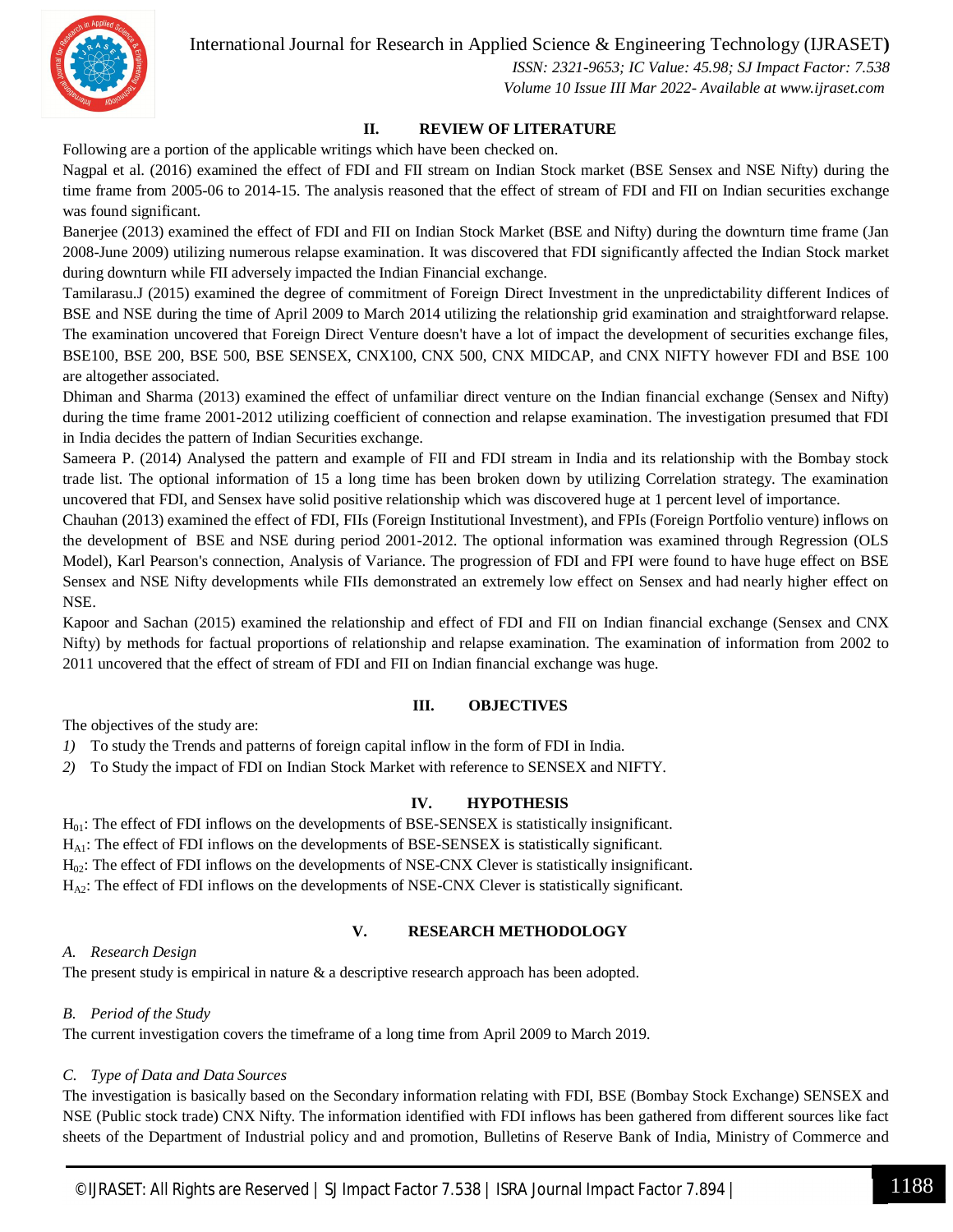

International Journal for Research in Applied Science & Engineering Technology (IJRASET**)**  *ISSN: 2321-9653; IC Value: 45.98; SJ Impact Factor: 7.538 Volume 10 Issue III Mar 2022- Available at www.ijraset.com*

Industry, Government of India. The BSE SENSEX and NSE-CNX Clever information have been gathered from the site of www.bseindia.com and www.nseindia.com separately and at that point the day by day shutting list esteem is found the middle value of to get the list esteem for every year. The different confirmations and realities have been gotten from the various sources for example diaries, research papers, articles, and so on

#### *D. Statistical Tools and TechniquesApplied*

The Simple Linear Regression (stepwise strategy), Karl Pearson's coefficient of relationship, Analysis of Variance, Typical P-P plot, Scatter plot, Histogram, elucidating measurements (Mean and Standard Deviation), Compounded Annual Growth Rate, Trend Percentage and so forth are the devices for the examination of information utilizing the factual bundle for sociologies (SPSS).

#### *E. Limitation of the Examination*

Following are the major limitation of the study:

- *1)* The investigation has mulled over just three factors however there are numerous different variables which could be concentrated further.
- *2)* The investigation is restricted to the timeframe of ten years as it were.
- *3)* The investigation basically relies on the distributed auxiliary information which was thought to be solid.

#### **VI. ANALYSIS AND DISCUSSION**

Table No.1 presents the measure of stream of FDI in India in terms of US\$ million, the BSE Sensex and Nifty during the time of study. The table unmistakably portrays that, FDI complete inflows in the year 2009-10 was US \$ 22826 million and from that point it expanded in next two years to US \$ 41874 million in 2011-12. In any case, because of the Global Economic Crisis (2011-12) what's more, changes in as far as possible in different areas, the FDI inflows into India had diminished to US \$ 37745 million out of 2013 what's more, further dropped to US \$ 34847 million before the finish of year 2014. In 2015, FDI inflows rose to US \$ 46556 million anyway in the year 2016 and 2017 FDI inflows into India declined. From that point the absolute FDI inflows expanded to US \$ 55457 million before monetary year's over 2018-19. Accordingly, FDI absolute inflows in India indicated a fluctuating pattern during the time of study with a huge upsurge in 2018-19 as contrasted with 2009-10 and recorded a Compounded Annual Development Rate (CAGR) of 9.28 percent.

| <b>YEAR</b> | <b>FDI</b> | TREND% | <b>BSE</b>    | <b>CNX</b>   |
|-------------|------------|--------|---------------|--------------|
|             |            |        | <b>SENSEX</b> | <b>NIFTY</b> |
| 2009-10     | 22826      | 100    | 12277.33      | 3572.44      |
| 2010-11     | 34835      | 152.61 | 16568.89      | 4896.59      |
| 2011-12     | 41874      | 183.45 | 12365.55      | 3731.02      |
| 2012-13     | 37745      | 165.36 | 15585.21      | 4657.76      |
| 2013-14     | 34847      | 152.66 | 18605.18      | 5583.54      |
| 2014-15     | 46556      | 203.96 | 17422.88      | 5245.10      |
| 2015-16     | 34298      | 150.26 | 18202.10      | 5520.34      |
| 2016-17     | 36046      | 157.92 | 20120.12      | 6009.51      |
| 2017-18     | 45148      | 197.79 | 2656.53       | 7962.17      |
| 2018-19     | 55457      | 242.96 | 26322.10      | 7981.35      |
| Total       | 389632     |        | 184025.89     | 55159.82     |
| Mean        | 38963.2    |        | 18402.589     | 5515.982     |
| S.D.        | 8835.36    |        | 4926.809      | 1508.017     |

Table 1: Year- wise FDI, BSE SENSEX and NSE CNX Nifty

Source: Compiled from the fact sheet on foreign direct

The starting pattern level of FDI has been at 100% level what's more, it expanded and came to 242.96 % in the year finished 2016, which was most noteworthy among over years.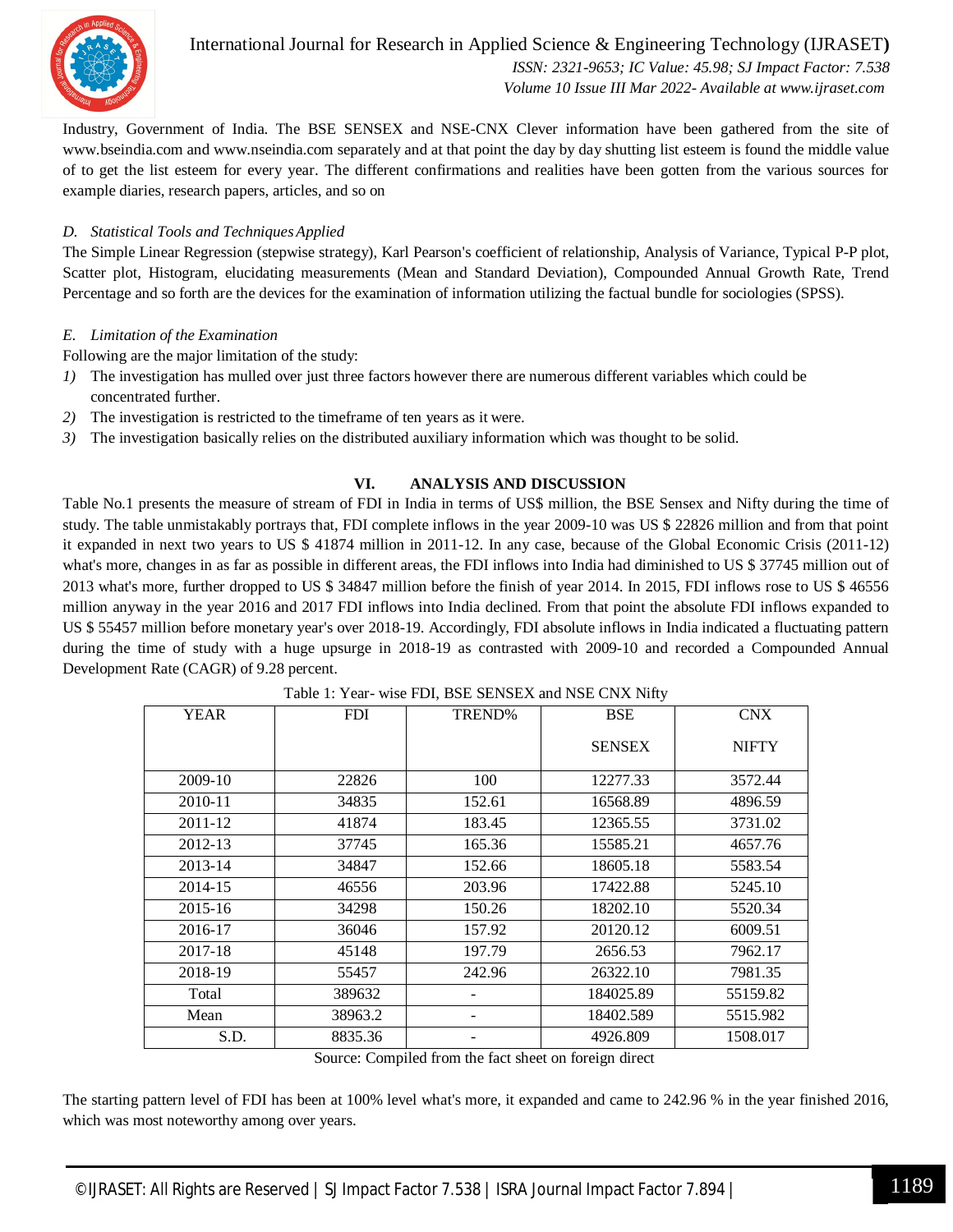

#### *A. Impact of FDI on Indian Stock Market*

To consider the effect of FDI on BSE SENSEX and NSE-CNX Clever during the time of study, FDI is taken as autonomous variable and BSE SENSEX and NSE-CNX Nifty are taken as subordinate variable. With the end goal of examination Simple Linear Relapse (stepwise technique) has been applied utilizing SPSS 20.

| Model Building:                          | $Y = a + b X$        |                                                     |
|------------------------------------------|----------------------|-----------------------------------------------------|
| Model $(a)$ :                            | $SENSEX = a + b FDI$ |                                                     |
| Model(b):                                | $NIFTY = a + b FDI$  |                                                     |
| Where,' a' means intercept,<br>Variable. | 'b' means slope,     | 'Y' means Dependent variable, 'X' means Independent |

The result of Regression Analysis is depicted in the tables Below:

| $1.0012 = 1.100001 = 0.0000001$ |      |       |          |               |         |  |
|---------------------------------|------|-------|----------|---------------|---------|--|
| Model                           | R    | $R^2$ | Adjusted | Std. Error of | Durbin- |  |
|                                 |      |       | $R^2$    | Estimate      | Watson  |  |
|                                 |      |       |          |               |         |  |
| <b>BSE</b>                      | .666 | .444  | .374     | 3897.38677    | 1.419   |  |
| <b>SENSEX</b>                   |      |       |          |               |         |  |
|                                 |      |       |          |               |         |  |
| NSE CNX                         | .682 | .465  | .398     | 1169.97086    | 1.423   |  |
| <b>NIFTY</b>                    |      |       |          |               |         |  |
|                                 |      |       |          |               |         |  |
|                                 |      |       |          |               |         |  |

Table 2: Model Summary

#### Table 3: ANOVA

|                                                  | Model      | Sum of squares<br>d            |   | Mean         | F     | Sig.              |
|--------------------------------------------------|------------|--------------------------------|---|--------------|-------|-------------------|
|                                                  |            |                                | f | square       |       |                   |
| <b>BSE</b><br><b>SENSEX</b>                      | Regression | 96944114.541                   | 1 | 96944114.541 | 6.382 | 0.35 <sub>b</sub> |
|                                                  | Residual   | 121516989.33<br>9              | 8 | 15189623.667 |       |                   |
|                                                  | Total      | 218461103.880                  | 9 |              |       |                   |
| NSE CNX<br><b>NIFTY</b>                          | Regression | 9516386.935                    | 1 | 9516386.935  | 6.952 | .030b             |
|                                                  | Residual   | 10950654.490                   | 8 | 1368831.811  |       |                   |
|                                                  | Total      | 20467041.425                   | 9 |              |       |                   |
| a. Dependent Variable: BSE-SENSEX and CNX- NIFTY |            |                                |   |              |       |                   |
|                                                  |            | b. Predictors: (Constant), FDI |   |              |       |                   |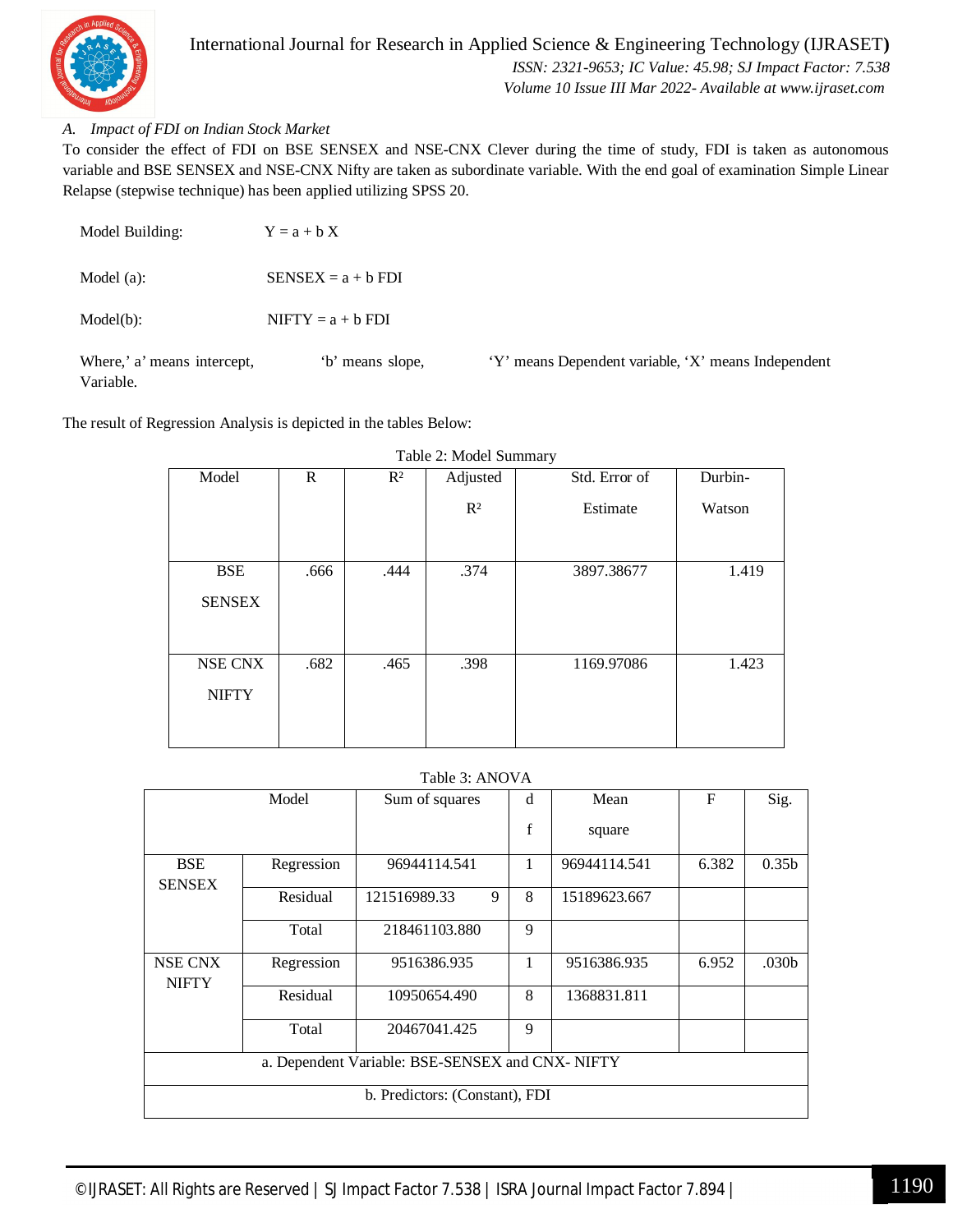

International Journal for Research in Applied Science & Engineering Technology (IJRASET**)**  *ISSN: 2321-9653; IC Value: 45.98; SJ Impact Factor: 7.538 Volume 10 Issue III Mar 2022- Available at www.ijraset.com*

|                                               |            |                | Table 4: Coefficients |              |       |         |
|-----------------------------------------------|------------|----------------|-----------------------|--------------|-------|---------|
|                                               |            | Unstandardized |                       | Standardized | t     | Sig.    |
|                                               | Model      |                | coefficients          | Coefficients |       |         |
|                                               |            | B              | Std. Error            | B            |       |         |
| <b>BSE</b>                                    | (Constant) | 3929.221       | 5860.114              |              | .671  | .521    |
| <b>SENSEX</b>                                 | <b>FDI</b> | .371           | .147                  | .666         | 2.526 | $.035*$ |
| NSE CNX                                       | (Constant) | 981.320        | 1759.169              |              | .558  | .592    |
| <b>NIFTY</b>                                  | <b>FDI</b> | .116           | .044                  | .682         | 2.637 | $.030*$ |
| *Significant at 5 percent significance level. |            |                |                       |              |       |         |

The table 2 is the model rundown uncovered the strength of the connection between the model and the needy variable i.e., R, the Karl Person's connection coefficients. Connection between Foreign Direct Investment with BSE-Sensex is 0.666 whereas with CNX Nifty is 0.682. It demonstrated that the two factors are in incomplete positive connection with FDI, which was found huge at 5 percent level of importance. R square, the coefficient of assurance, demonstrated the percent of variety in the needy variable as clarified by the model. Table 2 shown that 44.4 percent and 46.5 percent of the variety in BSE SENSEX and NSE-CNX Nifty was clarified by the model, FDI individually. Durbin-Watson static advises regardless of whether the suspicion of auto relationship. The nearer the esteem is to 2, the better it is. The Durbin-Watson coefficient of 1.419 and 1.423 demonstrates that there exists no auto connection for what it's worth close to 2. The Table 3 ANOVA portrays test for the adequacy of the model from a factual perspective. The Regression column shows data about the variety represented by the model i.e., Explained fluctuation. The Residual column shows data about the variety that has not been accounted by the model i.e., unexplained difference. The relapse is a lot not exactly lingering amounts of squares for both the ward factors, which demonstrates that the variety in SENSEX and Clever is clarified by the model. F measurement is found huge, since the p esteems (0.035 and 0.030 separately for Sensex and Nifty) are under 0.05, so invalid speculations H01 and H02 are dismissed and the elective theories Ha1 and Ha2 are acknowledged. Along these lines, there exists a direct relationship between the factors in the model. Thus, it has been reasoned that Flow of FDI has huge effect on BSE SENSEX and NSE CNX Nifty developments. The Unstandardized coefficient B = Beta incentive in Table 4 gives the slant estimation of the relapse model and furthermore appeared how much the Dependent Variables (BSE Sensex and NSE CNX Nifty) are needy upon the independent variable. In table 4 the b-esteem for FDI is 0.371, it implies that if FDI increments by 1 unit, Sensex will increment by 0.371. Also, for each 1-unit increment in FDI, CNX Nifty will increment by 0.116. The assessed relapse conditions are: BSE SENSEX = 3929.221 + 0.371 FDI NSE CNX NIFTY = 981.320 + 0.116 FDI

The Normal P-P plot, Scatter plot and Histogram were utilized to check homoscedasticity and ordinariness of the residuals. The histogram showed that the residuals rough a typical while the Normal P-P plot and Scatter plot appeared that in the present direct relapse examination there is no inclination in the mistake terms.

#### *B. Hypothesis Testing*

The null hypothesis regarding BSE SENSEX and NSE CNX Nifty and FDI can be expressed as follows:

H01: The effect of FDI inflows on the developments of BSE SENSEX is Statistically insignificant.

HA1: The effect of FDI inflows on the developments of BSE SENSEX is Statistically significant.

The p-value identified with FDI, and BSE SENSEX is 0.035 which is under 0.05. Since the p value is under 0.05, there is enough evidence to reject the null hypothesis. Along these lines, it can be presumed that Flow of FDI in India has Significant effect on BSE SENSEX developments.

H02: The effect of FDI inflows on the developments of NSE-CNX Nifty is statistically insignificant.

 $H_{\Delta}$ : The effect of FDI inflows on the developments of NSE-CNX is Statistically Significant.

The p-value identified with FDI and NSE-CNX Nifty is 0.030, which is under 0.05. Since the p value is under 0.05, there is sufficient proof to reject the null hypothesis. Hence, it can be concluded that Flow of FDI in India has significant effect on NSE-CNX Nifty developments.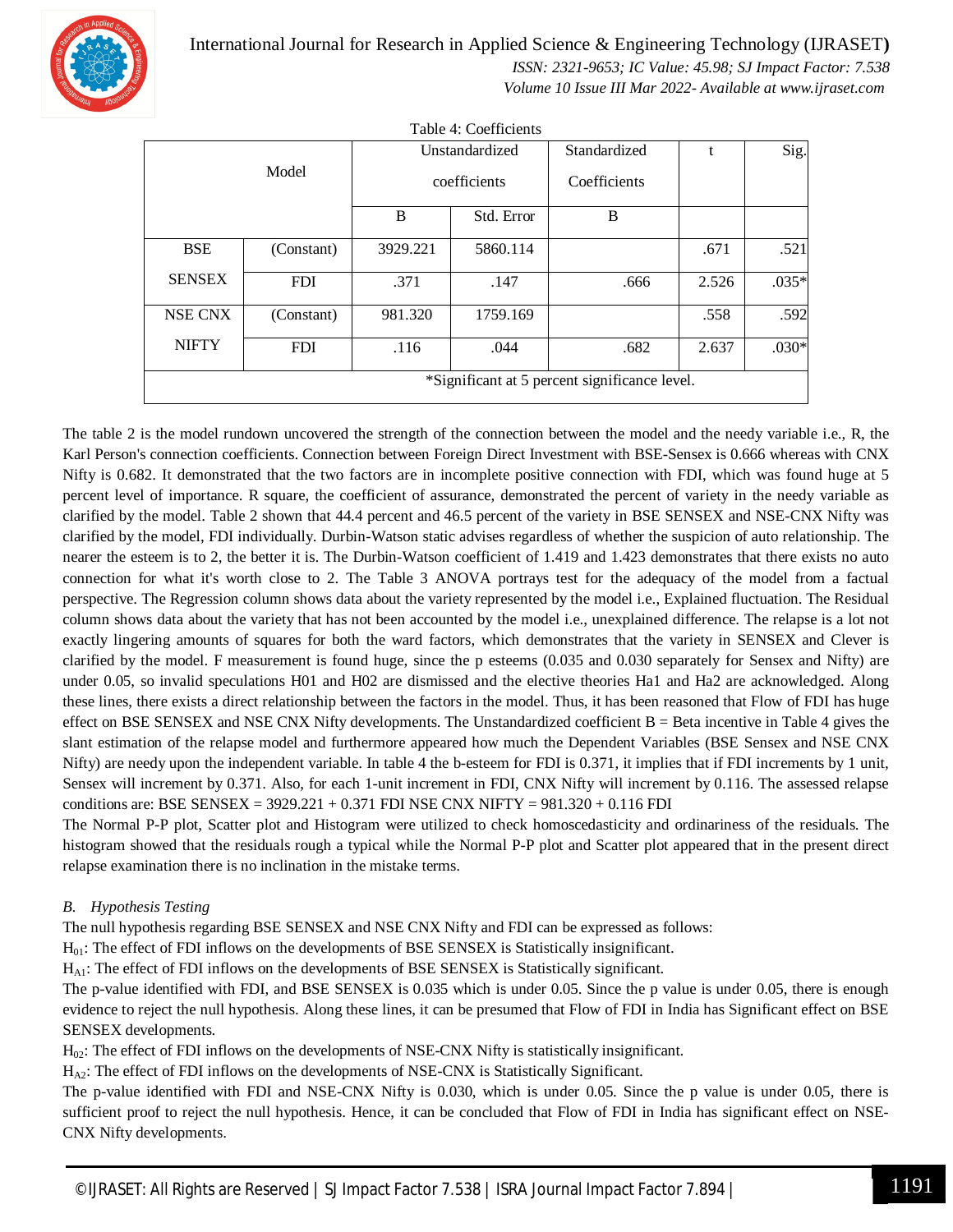

International Journal for Research in Applied Science & Engineering Technology (IJRASET**)**

 *ISSN: 2321-9653; IC Value: 45.98; SJ Impact Factor: 7.538 Volume 10 Issue III Mar 2022- Available at www.ijraset.com*

#### **VII. FINDINGS OF THE STUDY**

- *A.* The progression of FDIs has shown an expanding pattern during the time of the except the years 2012-13, 2014-15 and 2016- 17.
- *B.* It is found that there is a direct linear relationship between FDI and BSE Sensex and FDI & NSE CNX Nifty, which means if FDI increases then BSE Sensex and NSE CNX Nifty will also increase in same way.
- *C.* There has been a moderate level of positive relationship between FDI and BSE Sensex and FDI and NSE CNX Nifty.
- *D.* There has been significant effect of FDI inflows in India on developments in Indian stock exchange i.e., BSE Sensex furthermore, NSE CNX Nifty.

#### **VIII. CONCLUSION**

The findings of the study concluded that there has been a moderate level of positive connection and direct linear relationship between FDI and BSE Sensex and FDI and NSE CNX Nifty. The result of the regression residual examination uncovered that FDI has been significant indicators to measure the bull and market patterns in Indian financial exchange. Since the coefficient of assurance isn't equivalent to zero which demonstrated that FDI is one of the prescient factors for unpredictability in Indian securities exchange yet there might be numerous other factors which drives the securities exchange. Thus, it tends to be closed that the conduct of unfamiliar direct financial specialists has impacted the exhibition of financial exchange lists in India. Keeping in see the discoveries of the examination, it has been recommended that the legislature of India alongside its executing and administrative bodies should put forth additionally attempt to pull in additional also, more FDI for the smooth and fast improvement of the financial exchange and the economy in general.

#### **REFERENCES**

- [1] Banerjee, Arindam., "Effect of FDI and FII on the Indian Stock Market during Recent Recession Period: An Empirical Study", Diary of Management and Science, 3, 4, December 2013, pp. 8-15.
- [2] Chauhan, Santosh., "Effect of Foreign Capital Inflows on Indian Stock Market", TRANS Asian Journal of Marketing and The board Research, 2, 3-4, March-April 2013, pp. 79-90.
- [3] Dhiman, Rahul., and Sharma, Preeti., "Effect of Flow of FDI on Indian Capital Market", European Journal of Business and The board, 5, 9, 2013, pp. 75-80.
- [4] Kapoor, Sandeep., and Sachan, Rcoky., "Effect of FDI and FII on Indian Stock Markets", International Journal of Research in Money and Marketing, 5, 4, April 2015, pp. 9-17
- [5] Nagpal, Pooja., Chandrika, R., and Ravindra, H. V., "An experimental investigation on effect of flow of FDI and FII on Indian stock market", Adarsh Business Review, 3, 1, January – June 2016, pp. 19-25.
- [6] Sameera, P., "Impacts of Foreign Capital on Indian Capital Market: A Study With Reference to Bombay Stock Exchange", Sai Om Journal of Commerce and Management, 1, 11, November 2014, pp. 1-6.
- [7] Tamilarasu, J., "A Study on Volatility and Its Impact of FDI With Reference to Major Indices in Indian Capital Market", Worldwide Journal in Management and Social Science, 03, 05, May 2015, pp. 329-337.